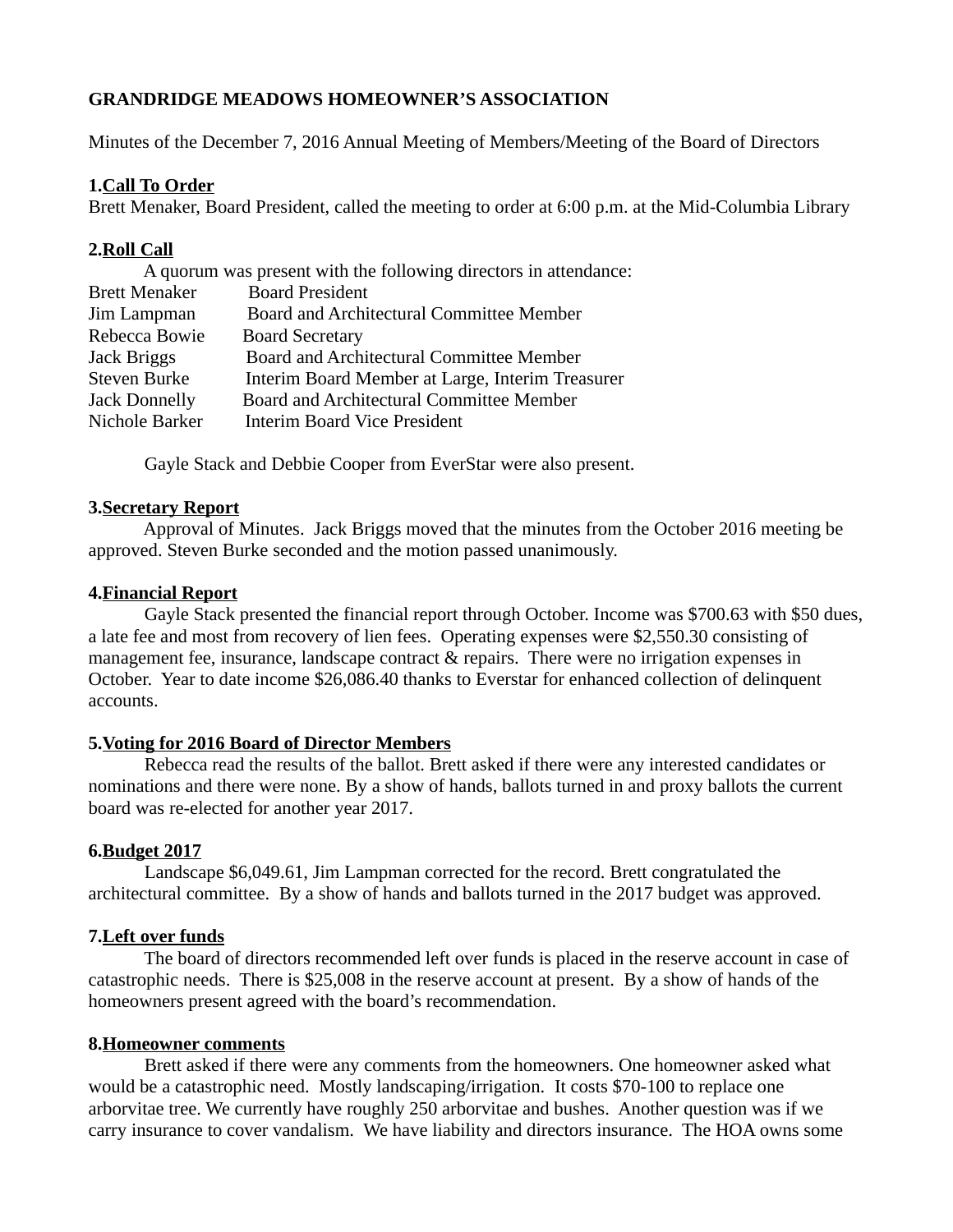property, walkways and the strip where arborvitaes are planted and the Montana Street median. Another question was if we could decorate the main entrance for the holidays. This has been considered before but because there is no electricity at the location currently we are unable to. Adding electricity to the location can be considered when and if upgrades are needed.

Brett motioned to close the annual meeting at 6:26, Jim Lampson seconded and the meeting was adjourned.

# **Meeting of the Board of Directors**

Immediately following the Annual Meeting of Members the meeting of the Board of Directors commenced.

### **1.Elect officers for 2017**

Brett announced officers as recommended from the ad hoc committee. Jack moved to approve and Jim seconded.

| <b>Board President</b>                   |
|------------------------------------------|
| Board and Architectural Committee Member |
| <b>Board Secretary</b>                   |
| Board and Architectural Committee Member |
| <b>Board Treasurer</b>                   |
| Board and Architectural Committee Member |
| <b>Board Vice President</b>              |
|                                          |

**2.Request from Mr. Patterson.** Mr. and Mrs. Patterson purchased property at 8602 W. Bruneau Place and they want to use the property as a rental without living in it for one year. Currently there are 15-16 homes being rented out of 141 homes. This exceeds the threshold of 10% therefore new owners are required to live in the home for one year prior to renting. Jack Briggs moved to reject the request. Nicole Barker seconded the motion. All 7 board members were in agreement of the rejection. Mr. and Mrs. Patterson were given time to speak. Both realtors involved were given a copy of the HOA bylaws. The board expressed understanding and sympathized with the Patterson's plight. Mr. Patterson expressed disappointment in the decision.

**3.2016 HOA tax return.** The HOA will hire an accountant to do the 2016 tax return. Form 1020H will be utilized since the HOA is non-profit. In 2015 Clifton Larson did the tax return and charged \$705. Everstar provides all the information making the filing a matter of filling in the form and submitting. It was agreed that \$705 seems excessive. Brett contacted 3 accountants for proposals. Heather Barnett from A Plus Accounting did not respond. Linda Preston declined. Ron Burt gave an estimate "not to exceed \$300". Brett proposed we have Ron Burt do the tax return. Jack moved to approve and Jim seconded, motion carried.

**4.Other announcements.** Jack Briggs expressed gratitude to Brett for standing in as president through 2016. Jim Lampman announced the winners of the Christmas light contest. Brett introduced Gayle and Debbie from Everstar Management Company and Jim Lampman expressed gratitude for their good works.